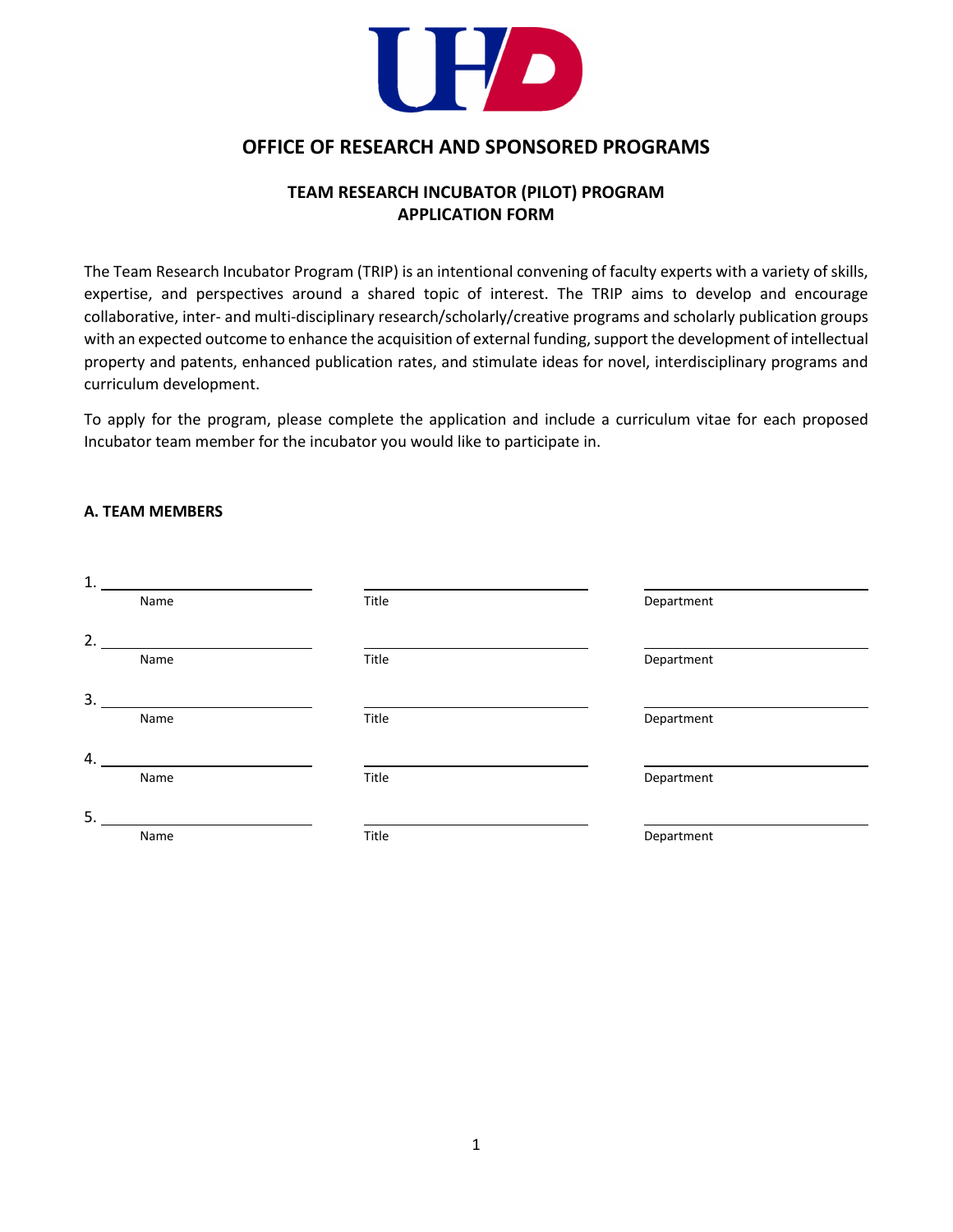#### **B. PROJECT TITLE**

Provide a brief title that captures the essence of proposed incubator and broad topics the group wishes to explore.

### **C. ABSTRACT**

Please expand upon the title above by describing big problems the group wishes to explore, the perceived needed expertise to address those problems, and explicitly show how the various team members are poised to contribute to the proposed incubator. *(250 word maximum)*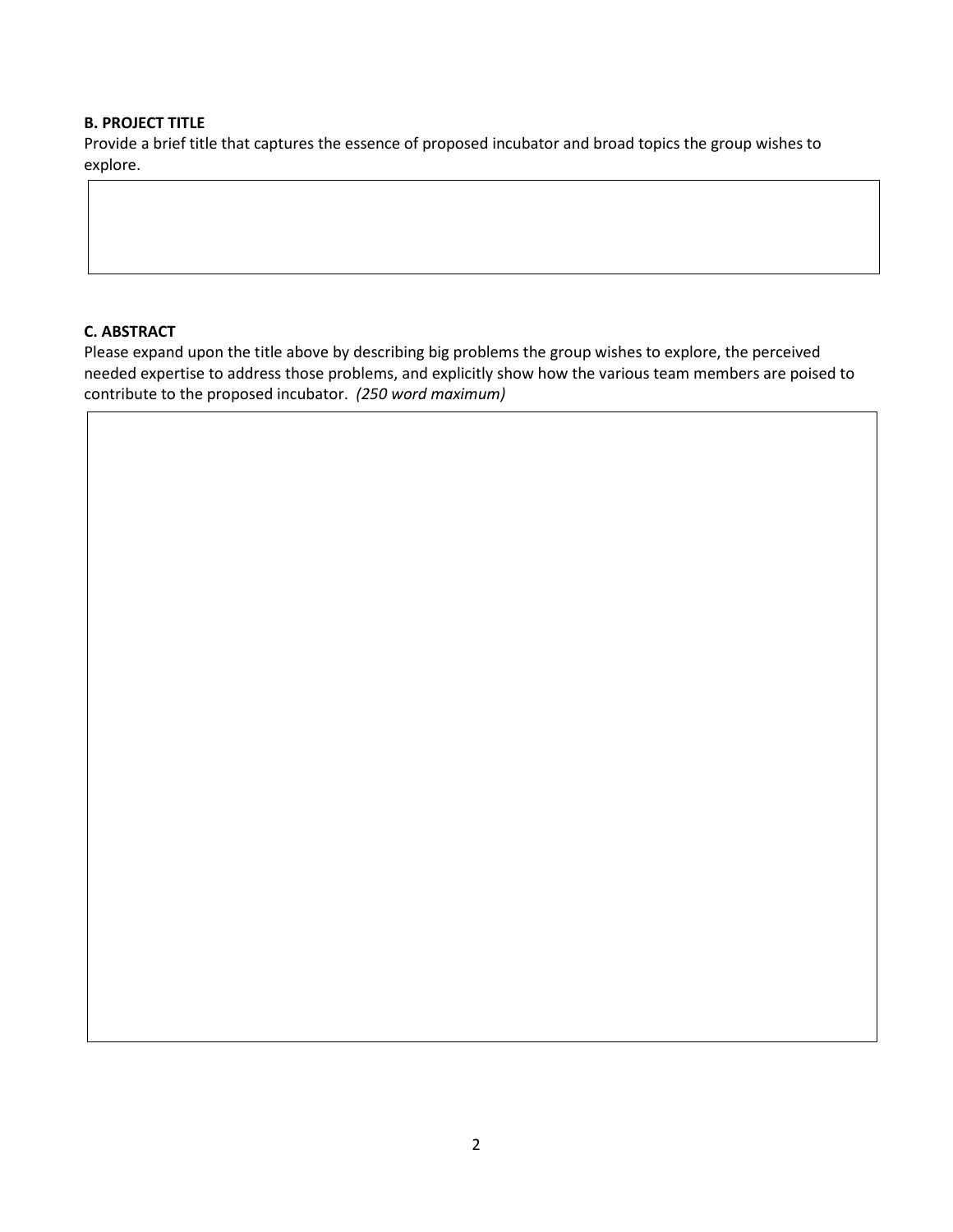## **D. SIGNIFICANCE OF THE PROJECT**

Please describe the project's significance to the involved disciplines, identifying one or more gaps the incubator seeks to fill, and the significance to UHD, UHD students, and to the involved faculty. *(500 words maximum)*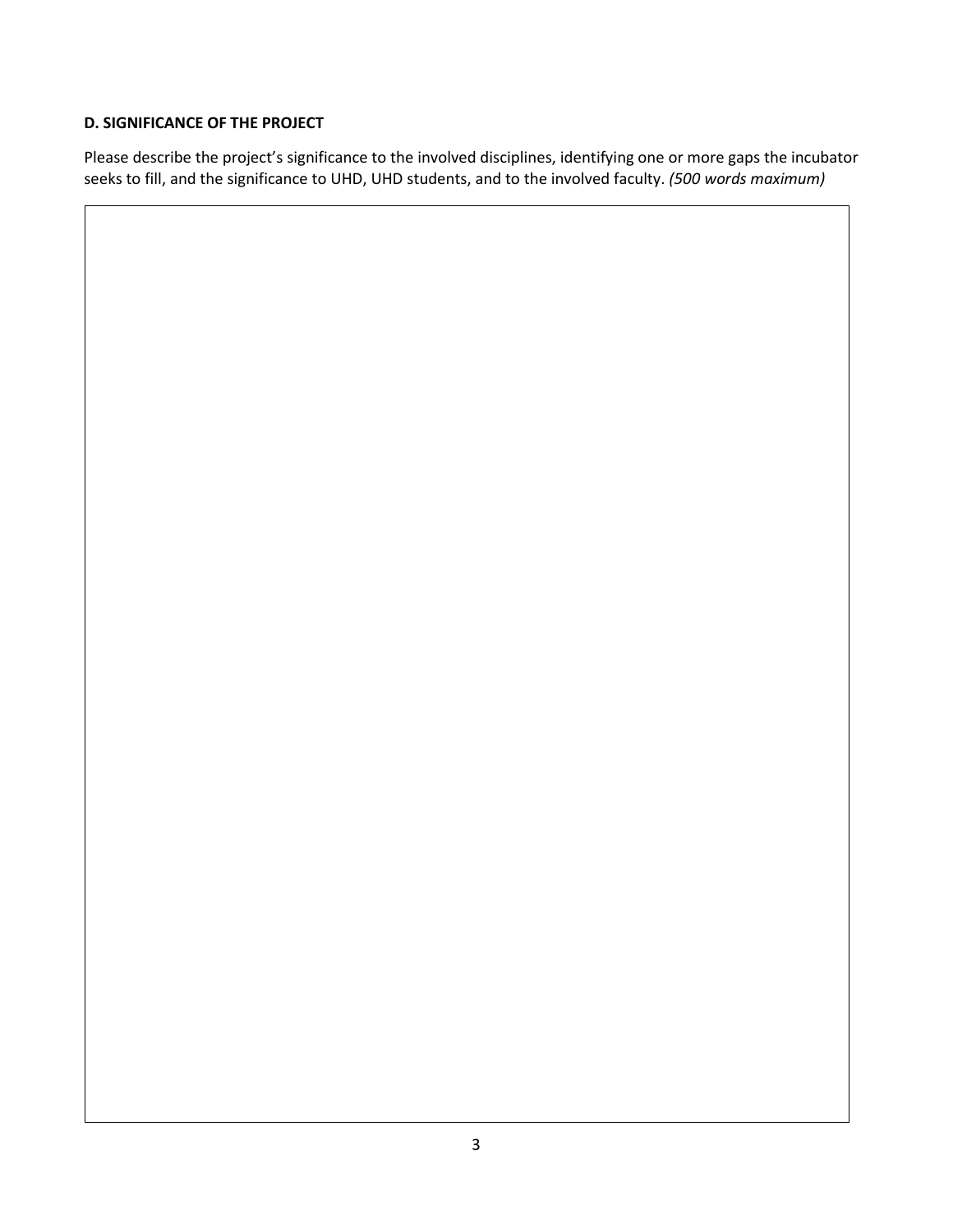#### **E. LEVERAGED EXPERTISE**

Please describe each researcher's area of expertise and how this expertise will be leveraged to gather preliminary data, increase productivity, and compete for future research grants. *(500 words maximum)*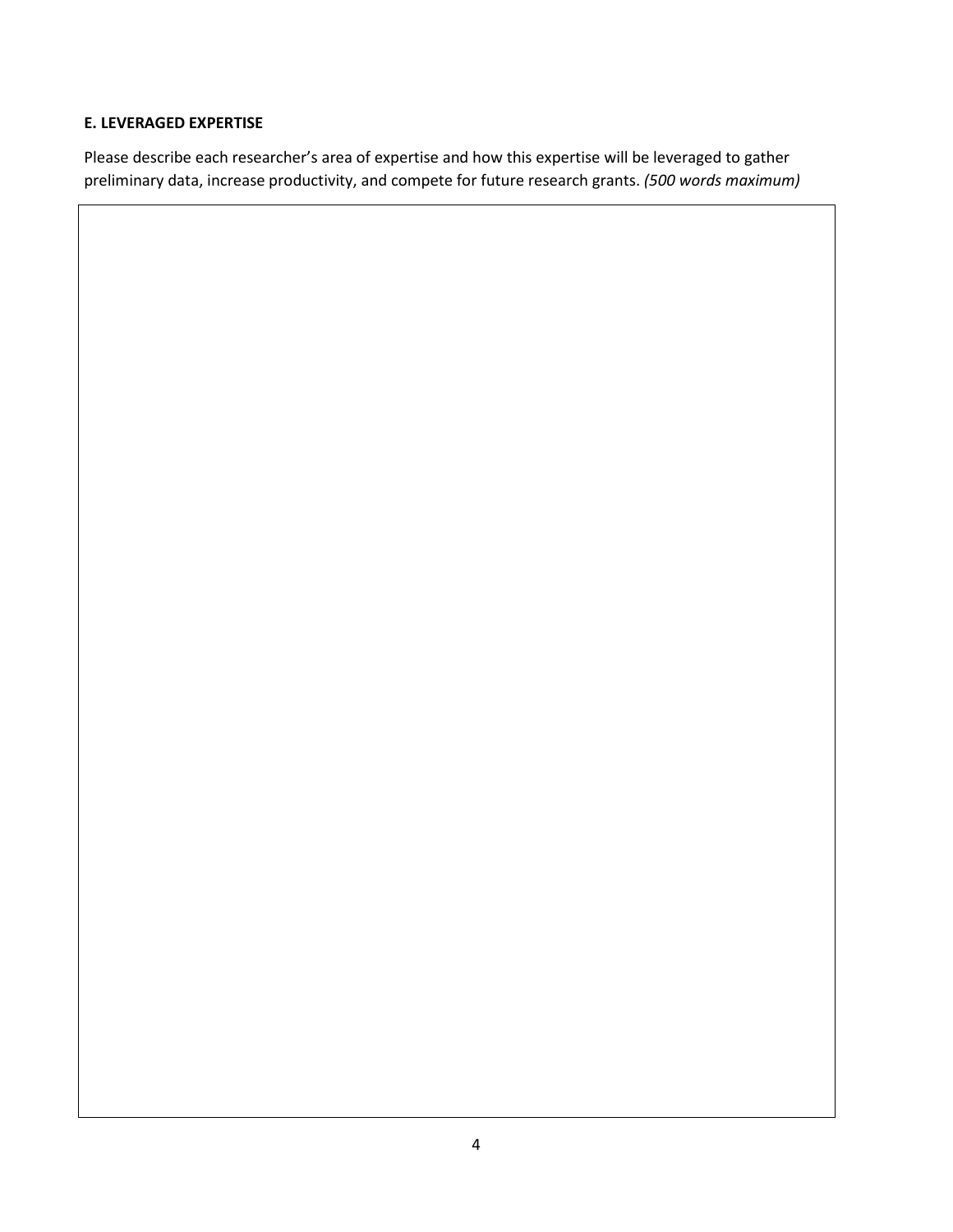#### **F. RESEARCH ENHANCEMENT PLAN**

Describe in detail the Incubator Team's objectives for career enhancement and explain how the proposed incubator will allow the team to improve research productivity and establish a collaborative research program. The Plan should explain how the incubator experience will help the team to gather preliminary data, increase research productivity, and compete for future research grants. The Plan should describe how each team member's qualifications are integral to the team. The Plan should include specific milestones and a detailed timeline for anticipated research progress, publications and grant submissions that will lead to research excellence as a result of the incubator. *(500 words maximum)*